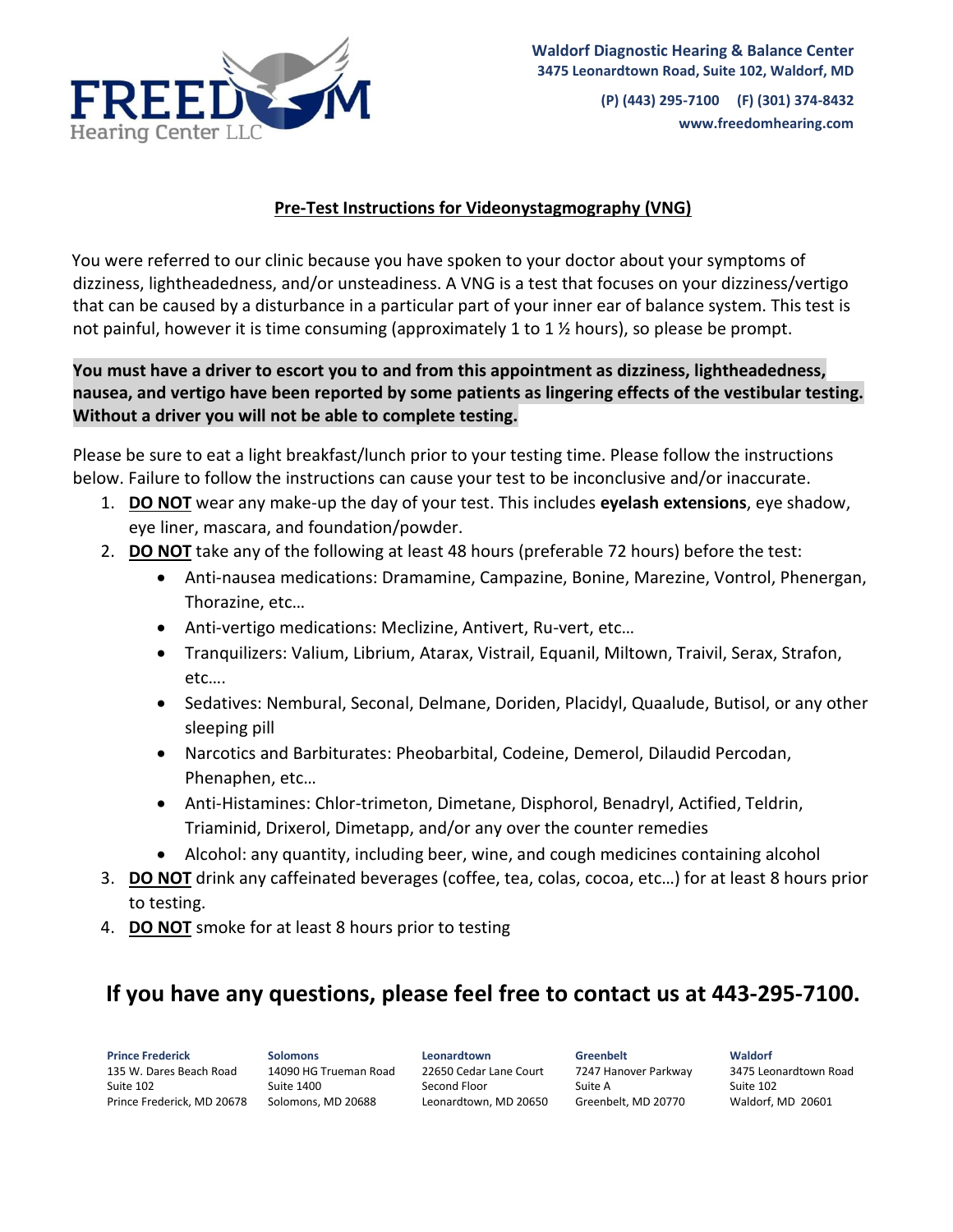

**(P) (443) 295-7100 (F) (301) 374-8432 www.freedomhearing.com** 

|                                                             | Please answer all of the following questions to the best of your ability                                                                                                                                                               |                        |             |
|-------------------------------------------------------------|----------------------------------------------------------------------------------------------------------------------------------------------------------------------------------------------------------------------------------------|------------------------|-------------|
|                                                             | Do you experience any of the following sensations (check any that apply):                                                                                                                                                              |                        |             |
| $\Box$ Lightheadedness                                      | $\Box$ Swimming sensation in head                                                                                                                                                                                                      | $\Box$ Blacking out    |             |
| $\Box$ Tendency to fall                                     | $\Box$ Loss of consciousness                                                                                                                                                                                                           | $\Box$ Migraines       |             |
| $\Box$ Nausea/vomiting                                      | $\Box$ Objects spinning around you                                                                                                                                                                                                     | $\Box$ Motion sickness |             |
| $\Box$ Pressure in head                                     | $\Box$ Loss of balance when walking                                                                                                                                                                                                    | $\Box$ Fear of falling |             |
| Please select YES or NO and write your answers              |                                                                                                                                                                                                                                        |                        |             |
| Is your dizziness constant?                                 |                                                                                                                                                                                                                                        | $\Box$ Yes             | $\sqcup$ No |
|                                                             | How often does your dizziness last?<br><u> and the contract of the contract of the contract of the contract of the contract of the contract of the contract of the contract of the contract of the contract of the contract of the</u> |                        |             |
|                                                             |                                                                                                                                                                                                                                        |                        |             |
|                                                             | When did you first experience your symptoms? ___________________________________                                                                                                                                                       |                        |             |
| When was your last episode?                                 |                                                                                                                                                                                                                                        |                        |             |
| Did you ever injure your head?                              |                                                                                                                                                                                                                                        | $\Box$ Yes             | $\Box$ No   |
| If yes, please explain                                      |                                                                                                                                                                                                                                        |                        |             |
| Have you had any recent imaging studies (MRI/CT) completed? |                                                                                                                                                                                                                                        | $\Box$ Yes             | $\Box$ No   |
| If yes, please explain                                      |                                                                                                                                                                                                                                        |                        |             |
| Is there any relationship between eating and dizziness?     |                                                                                                                                                                                                                                        | $\Box$ Yes             | $\Box$ No   |
| Can you tell when an attack is about to start?              |                                                                                                                                                                                                                                        | $\Box$ Yes             | $\Box$ No   |
|                                                             | Do you know of anything that makes your dizziness worse or better?                                                                                                                                                                     | $\Box$ Yes             | $\Box$ No   |
| Worse?                                                      | Better?                                                                                                                                                                                                                                |                        |             |